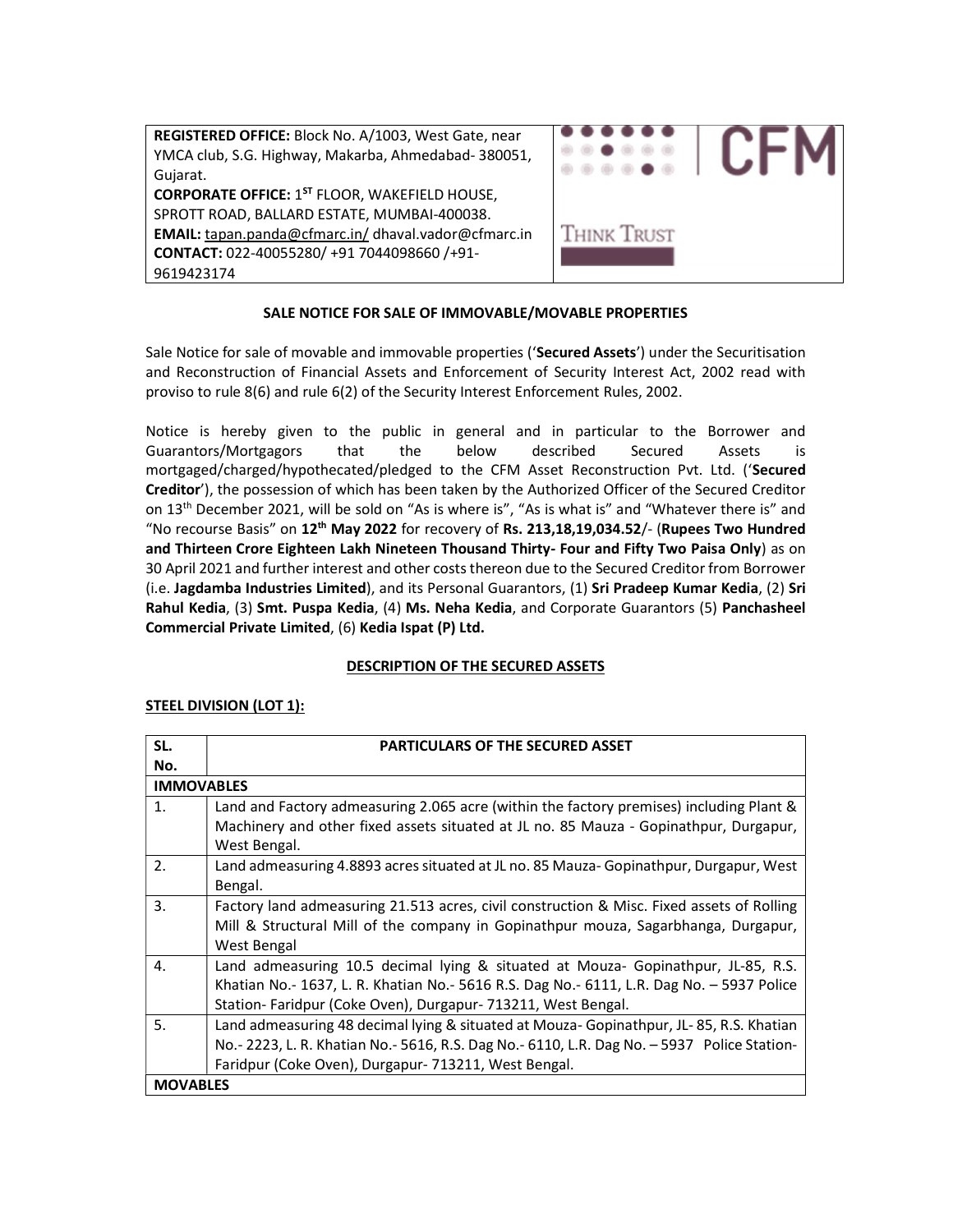The Whole of the movable properties of the Borrower for the steel division i.e. structural and rolling mill including its movable plant and machinery, machinery spares, tools and accessories and movables, both present and future whether installed or not and whether now lying loose or in cases or which are now lying or stored in or about or shall hereafter from time to time during the continuance of the security of these presents be brought into or upon or be stored or be in or about all the Borrower's offices, premises, factories and godowns, or wherever else the same may be or be held by any party to the order or disposition of the Borrower or in the course of transit or on high seas or on order, or delivery, howsoever, and wheresoever in the possession of the Borrower and either by way of substitution or addition.

## CEMENT DIVISION (LOT 2):

| <u>SL.</u>                                                                                  | <b>PARTICULARS OF THE SECURED ASSET</b>                                                   |  |  |
|---------------------------------------------------------------------------------------------|-------------------------------------------------------------------------------------------|--|--|
| No.                                                                                         |                                                                                           |  |  |
| <b>MOVABLES</b>                                                                             |                                                                                           |  |  |
| 1.                                                                                          | Plant and Machinery, Stocks (RM, WIP, FG) and Book Debts of Cement division               |  |  |
|                                                                                             | <b>IMMOVABLES</b>                                                                         |  |  |
| $\mathbf{1}$ .                                                                              | 92.72 Cottahs of land vide Deed No. 386/2006 dated 22.06.2005- Plot No. 759- RS           |  |  |
|                                                                                             | Khatian No. 132, Plot No. 760- RS Khatian No. 130, Plot No. 761- RS Khatian No. 130, Plot |  |  |
|                                                                                             | No. 762-RS Khatian No. 132, within P.S. Durgapur, Mouza- Bhiringi, JL No. 68, District    |  |  |
|                                                                                             | Burdwan at Sub- Registry Office A.D.S.R.O, Durgapur, Burdwan, bounded on:                 |  |  |
|                                                                                             | North-Agricultural Land of other owners                                                   |  |  |
|                                                                                             | South-Land of the purchaser                                                               |  |  |
|                                                                                             | <b>Fast-Drain</b>                                                                         |  |  |
|                                                                                             | West- Agricultural Land of other owners                                                   |  |  |
| 2.<br>181 Decimal of land vide Deed No. 387/2006 dated 22.06.2005- Plot No. 762-RS, Khatian |                                                                                           |  |  |
|                                                                                             | No. 132, Plot No. 760- RS Khatian No. 130, within P.S. Durgapur, Mouza- Bhiringi, JL No.  |  |  |
|                                                                                             | 68, District Burdwan at Sub- Registry Office A.D.S.R.O, Durgapur, Burdwan, bounded on:    |  |  |
|                                                                                             | North- Agricultural Land of other owners                                                  |  |  |
|                                                                                             | South-Land of the purchaser                                                               |  |  |
|                                                                                             | East-Drain                                                                                |  |  |
|                                                                                             | West- Agricultural Land of other owners                                                   |  |  |
| 3.                                                                                          | 234,75 Decimal- Bidhan Commercial Complex, Plot No. 757, Mouza- Bhiringi, J.L. No. 68,    |  |  |
|                                                                                             | P.S. Durgapur, R.S. Dag Nos. 783 and 764 within District Burdwan, Durgapur, 713203,       |  |  |
|                                                                                             | West Bengal, bounded on:                                                                  |  |  |
|                                                                                             | North-Residential Area                                                                    |  |  |
|                                                                                             | South- National Highway                                                                   |  |  |
|                                                                                             | East-Residential Area                                                                     |  |  |
|                                                                                             | West-Vacant Lad and Canal                                                                 |  |  |

## DETAILS OF THE AUCTION SALE

| <b>SECURED DEBT (TOTAL</b> | Rs. 213,18,19,034.52 (Rupees Two Hundred and Thirteen Crore Eighteen         |
|----------------------------|------------------------------------------------------------------------------|
| <b>OUTSTANDING):</b>       | Lakh Nineteen Thousand Thirty-Four and Fifty-Two Paisa only) as on 30        |
|                            | April 2021 and further interest and other costs thereon due and payable till |
|                            | I the final payment.                                                         |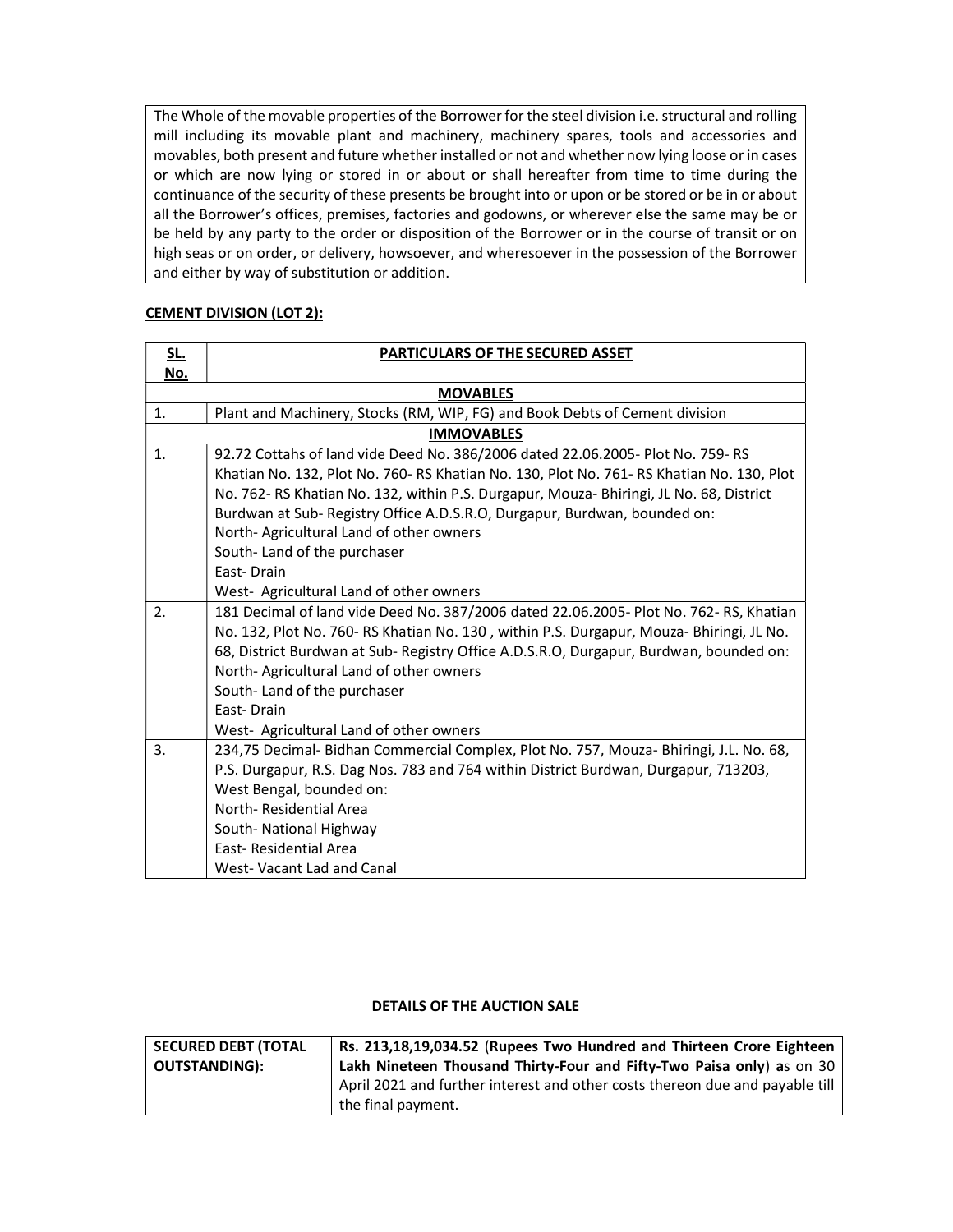| <b>RESERVE PRICE:</b>                         | For assets of LOT 1:                                                                                 |                              |  |
|-----------------------------------------------|------------------------------------------------------------------------------------------------------|------------------------------|--|
|                                               | Rs. 66,14,00,000 /- (Plus applicable taxes)                                                          |                              |  |
|                                               | (Rupees Sixty Six Crores Fourteen Lakhs only)                                                        |                              |  |
|                                               |                                                                                                      |                              |  |
|                                               | For assets of LOT 2:                                                                                 |                              |  |
|                                               | Rs. 36,73,00,000/- (Plus applicable taxes)                                                           |                              |  |
|                                               | (Rupees Thirty-six crores Seventy-three lakh only)                                                   |                              |  |
| EMD:                                          | For assets of LOT 1:                                                                                 |                              |  |
|                                               | Rs. 6,61,40,000/- (Rupees Six crores Sixty-one lakh Forty thousand only)                             |                              |  |
|                                               |                                                                                                      |                              |  |
|                                               | For assets of LOT 2:<br>Rs. 3,67,30,000/- (Rupees Three crore sixty-seven lakh thirty thousand only) |                              |  |
| <b>DETAILS FOR</b>                            | For assets of LOT 1:                                                                                 |                              |  |
| <b>DEPOSITING EMD</b>                         |                                                                                                      |                              |  |
|                                               | <b>Account Name</b>                                                                                  | <b>CFMARC Trust 1 CBI</b>    |  |
|                                               | <b>Account Number</b>                                                                                | 000320110001108              |  |
|                                               | <b>Bank Name</b>                                                                                     | Bank of India                |  |
|                                               | <b>Branch</b>                                                                                        | <b>Ballard Estate Branch</b> |  |
|                                               | <b>IFSC Code</b>                                                                                     | BKID0000003                  |  |
|                                               | For assets of LOT 2:                                                                                 |                              |  |
|                                               | <b>Account Name</b>                                                                                  | <b>CFMARC Trust 1 IB</b>     |  |
|                                               | <b>Account Number</b>                                                                                | 000320110001095              |  |
|                                               | <b>Bank Name</b>                                                                                     | Bank of India                |  |
|                                               | <b>Branch</b>                                                                                        | <b>Ballard estate Branch</b> |  |
|                                               | <b>IFSC Code</b>                                                                                     | BKID0000003                  |  |
| <b>INSPECTION DATE:</b>                       | For assets of LOT 1:                                                                                 |                              |  |
|                                               | On 20 <sup>th</sup> April 2022 from 11:00 AM to 3:00 PM                                              |                              |  |
|                                               |                                                                                                      |                              |  |
|                                               | For assets of LOT 2:                                                                                 |                              |  |
|                                               | On 21st April 2022 from 11:00 AM to 3:00 PM                                                          |                              |  |
| <b>LAST DATE FOR BID</b><br><b>SUBMISSION</b> | 12 <sup>th</sup> May 2022, on or before 10:00 am                                                     |                              |  |
| TIME:                                         | 11:00 AM to 1:00 PM                                                                                  |                              |  |
| DATE:                                         | 12th May 2022                                                                                        |                              |  |
| <b>PLACE</b>                                  | CFM Asset Reconstruction Pvt Ltd, 1 <sup>st</sup> Floor, Wakefield House, Sprott Road,               |                              |  |
| For auction                                   | Ballard Estate, Mumbai 400038                                                                        |                              |  |
| <b>CONTACT:</b>                               | Mr. Tapan Panda (+91 7044098660)/ Mr. Dhaval Vador (+91 9619423174)                                  |                              |  |
| <b>EMAIL:</b>                                 | E-Mail: tapan.panda@cfmarc.in / dhaval.vador@cfmarc,in                                               |                              |  |

For detailed terms & conditions of the sale, please refer to the link provided on Secured Creditors website i.e. https://www.cfmarc.in before submitting bids for taking part in the Public auction.

## List of Encumbrances: Not known to the Secured Creditor

Authorised Officer

CFM Asset Reconstruction Pvt. Ltd.

(Acting as trustee of CFMARC Trust -1 IDBI Bank, CFMARC Trust 1-IB, CFMARC Trust 1- CBI)

Date: 06/04/2022 Place: Durgapur, West Bengal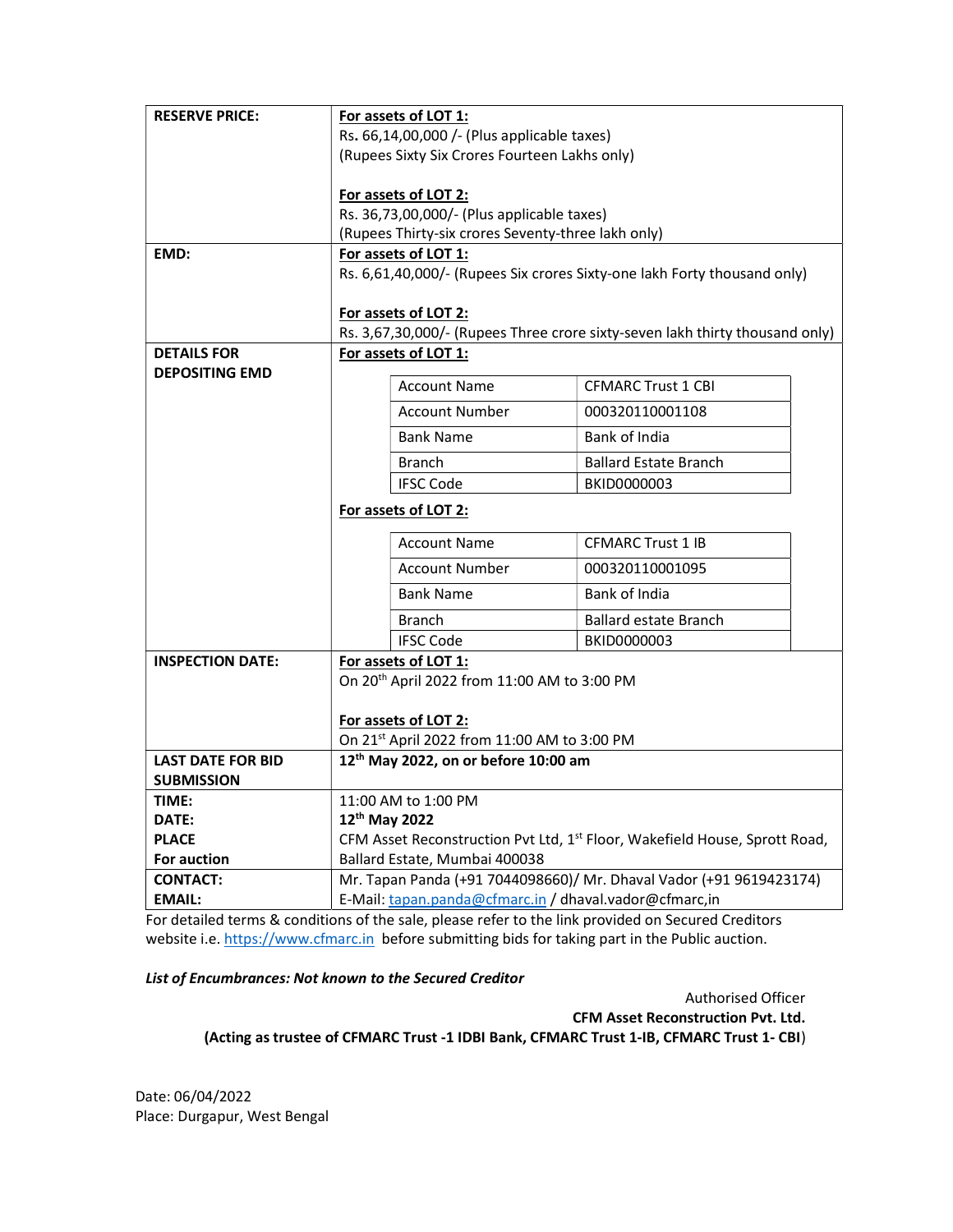## TENDER DOCUMENT CUM TERMS AND CONDITIONS OF SALE

1) The bid documents along-with declaration as given below shall be submitted physically at corporate office of CFM-ARC in Mumbai, by bidder along-with DD or UTR details of requisite EMD amount. Bank details for online transaction are as follows:

## For assets of LOT 1:

| <b>Account Name</b>   | <b>CFMARC Trust 1 CBI</b>    |
|-----------------------|------------------------------|
| <b>Account Number</b> | 000320110001108              |
| <b>Bank Name</b>      | Bank of India                |
| <b>Branch</b>         | <b>Ballard Estate Branch</b> |
| <b>IFSC Code</b>      | BKID0000003                  |

## For assets of LOT 2:

| <b>Account Name</b>   | <b>CFMARC Trust 1 IB</b>     |
|-----------------------|------------------------------|
| <b>Account Number</b> | 000320110001095              |
| <b>Bank Name</b>      | Bank of India                |
| <b>Branch</b>         | <b>Ballard estate Branch</b> |
| <b>IFSC Code</b>      | BKID0000003                  |

- 2) Bid should be along with self-attested copies of government id cards viz. Aadhar Card / PAN Card / Passport / Electricity Bill / Voter ID.
- 3) Bid document without the EMD as mentioned in the sale notice and without KYC will be disqualified / rejected by the Authorized Officer of the Secured Creditor at his/her discretion.
- 4) Last date of submission of Bid document is  $12<sup>th</sup>$  May 2022 up to 10.00 a.m.
- 5) The intending bidder should bid for the entire movable and immovable property i.e. the entire Secured Asset of Lot 1 and/or Lot 2. Bids can be submitted for Lot 1 or Lot 2 individually.
- 6) The person deputed for inspection by the prospective bidder should carry with him appropriate POA and/or authorization on the letterhead of the organization he/she represents along with his/her government photo id proof, failing which inspection may be refused.
- 7) The EMD of unsuccessful bidders shall be refunded within fifteen (15) days from the date of Auction. The bidder will not be entitled to claim any interest if the refund of EMD is delayed beyond the said period for any reason whatsoever.
- 8) The said Secured Assets shall be sold at a price not less than the Aggregate Reserve Price mentioned hereinabove.
- 9) The offer should only be placed through the bid document submitted physically at the address mentioned above.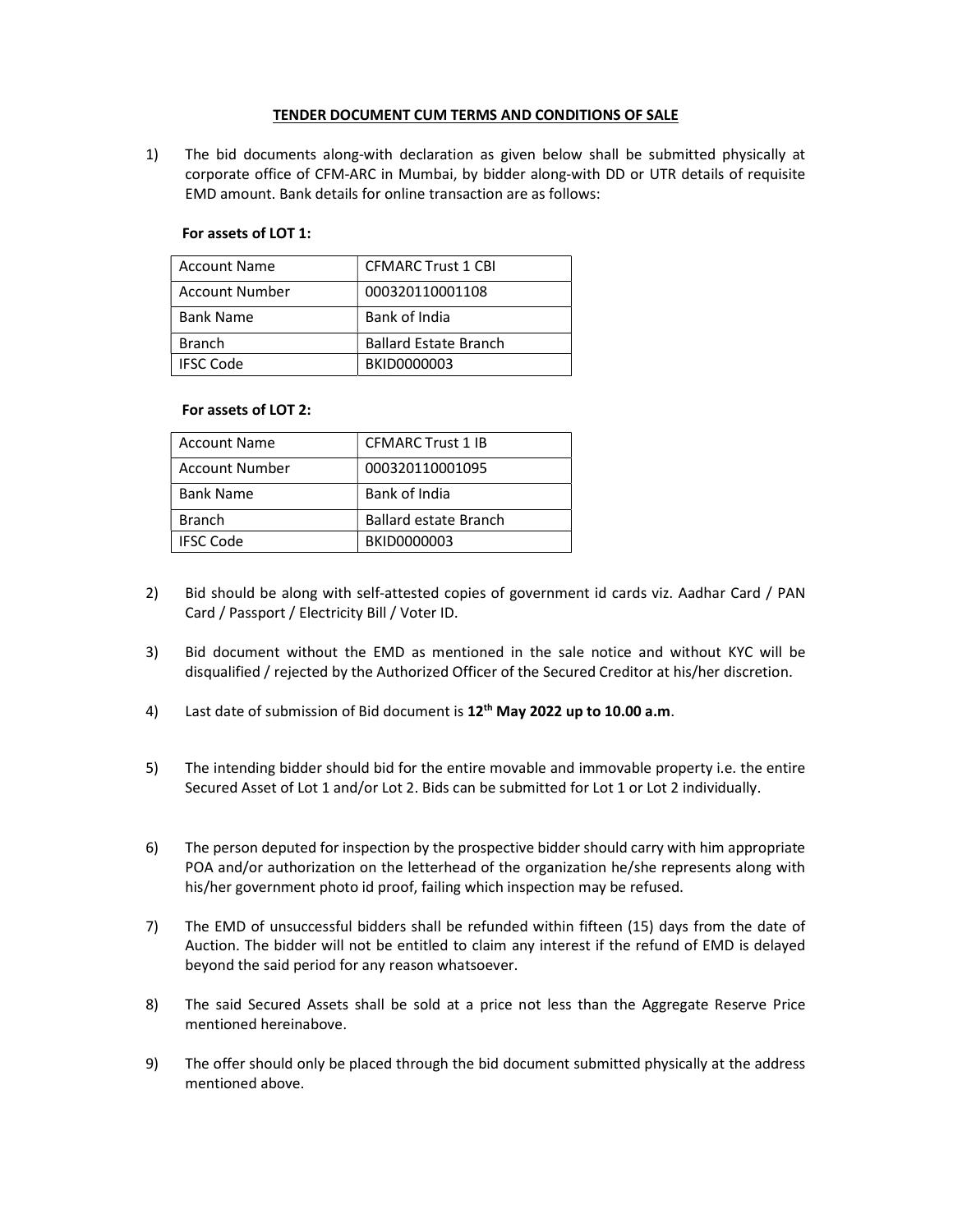- 10) The entire procedure of conducting Auction shall be at the exclusive discretion of the Authorized Officer and intending purchaser shall have no right to object to the same.
- 11) The bid amount can be improved by Rs.5,00,000/- (Rupees Five Lakhs only) per bid/attempt ('Bid Multiplier') during the auction once bid document is submitted.
- 12) The said Secured Assets shall be sold to the highest bidder.
- 13) The successful bidder will have to immediately, but not later than next working day, pay 25% of the sale price (after adjusting the Aggregate Earnest Money deposited) by way of DD/ RTGS/NEFT and the balance of 75% of the consideration shall be payable by the successful bidder on or before the fifteenth day of the confirmation of the sale of the Said Properties, or such other time as may be agreed between CFM-ARC and the successful bidder not exceeding three (3) months from the date of the Auction, subject to the sole discretion of the Authorised Officer of CFM-ARC.
- 14) In the event of any default in payment of any of these amounts, or if the sale is not completed by reason of any default on the part of the successful bidder, CFM-ARC in its absolute discretion, shall be entitled to forfeit all the moneys till then paid by the successful bidder and put up the assets in question for resale/disposal. Further, such defaulting successful bidder shall not be entitled to make any claim in the event of the assets realizing higher price on resale.
- 15) The bidder shall deduct and deposit with the concerned department/statutory body Tax Deducted at Source ("TDS"), as applicable under section 194-IA of the Income Tax Act, 1961. Such TDS shall be considered as part of the Offer made by the bidder.
- 16) The stamp duty, registration charges, cess, sales tax, Value Added Tax ("VAT") (if applicable), transfer charges, if any, and all other incidental costs, charges and expenses in connection with the sale of the aforesaid assets shall be borne by the purchaser/successful bidder.
- 17) Transfer of the Said Properties to the successful bidder shall be done by the Authorized Officer only upon payment of the entire sale consideration and other charges as per the terms contained herein.
- 18) As from the date of issuance of Sale Certificate, the purchaser shall hold the assets at his/her/their sole risk and cost as regards any loss or damage to the assets by fire or earthquake or any other natural calamities or due to theft, burglary or robbery or from any other cause whatsoever and neither CFM-ARC nor the Authorized Officer shall be liable for any such loss or damages.
- 19) The Said Properties are offered for sale on "AS IS WHERE IS, AS IS WHAT IS, WHATEVER THERE IS, AND NO RECOURSE" basis. Neither CFM-ARC nor the Authorized Officer undertakes any responsibility to procure any permission/license etc. in respect of the Said Properties offered for sale hereinabove.
- 20) The bidders are advised in their own interest to verify and conduct a detailed Due Diligence of the said Secured Assets to their thorough satisfaction before submitting the offers. Any claim post confirmation of the sale in favour of the successful bidder shall not be entertained by the Secured Creditor.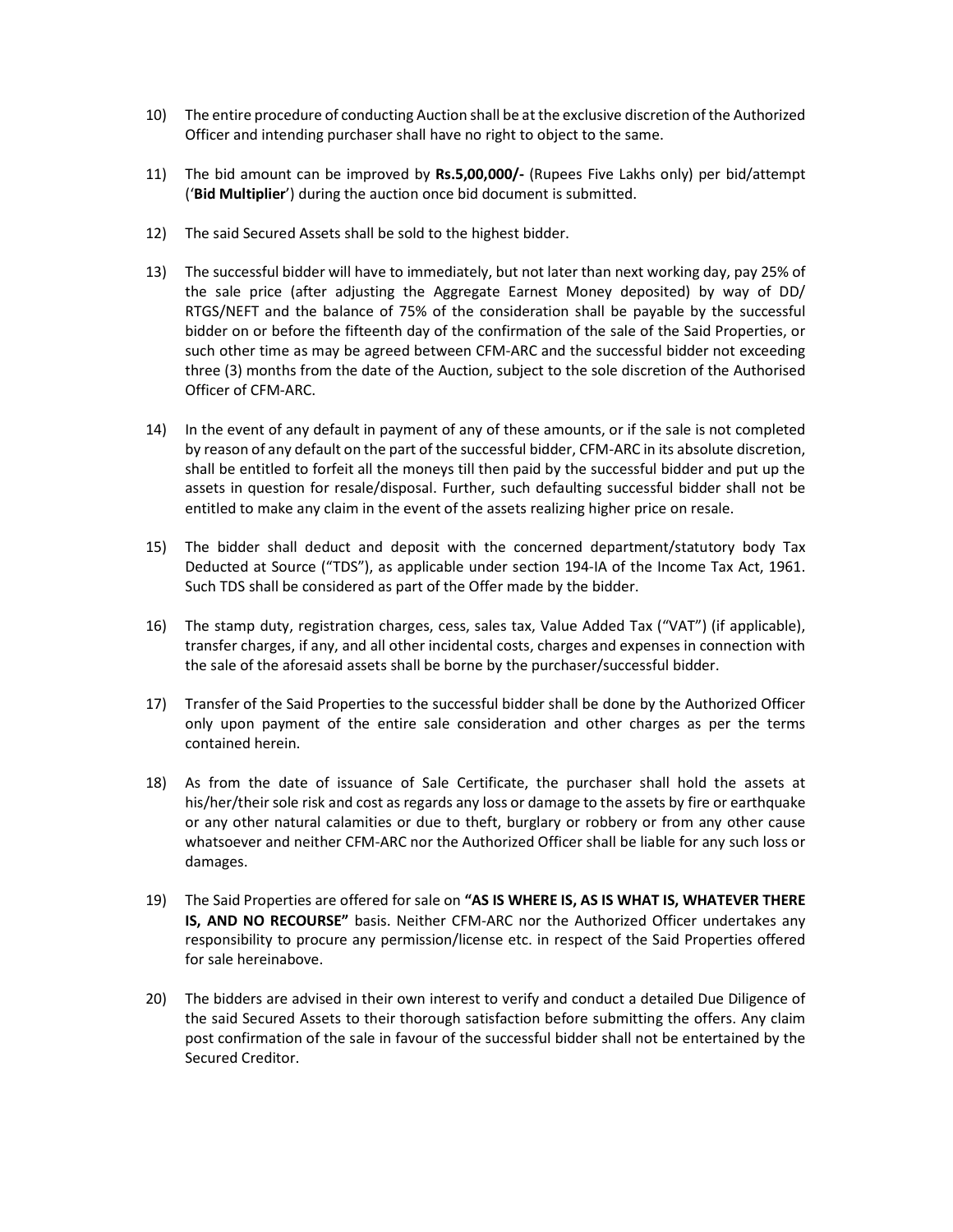- 21) The successful bidder shall be deemed to have purchased the Said Secured Assets after complete satisfaction of title thereto and inspection thereof and shall not be entitled to make any requisition or raise any objection as to the title or condition of the Said Secured Assets or any part thereof after submission of the Bid.
- 22) The successful bidder shall, notwithstanding any discrepancy or variation in the names, quantities, survey numbers measurement, boundaries and abuttal as mentioned herein above or any public notice, accept the Said Secured Assets purchased by it/him.
- 23) The bidder shall purchase the Said Secured Assets in the same condition that the Said Secured Assets exist on the date of sale. The date of sale shall mean, the date when the Authorized Officer accepts the offer of the successful bidder. From and after the date of issuance of Sale Certificate by the Authorized Officer, the same shall be at the sole and entire risk and costs and account of the successful bidder as regards any risk, injury, loss or damage thereto or any part thereof from any cause whatsoever. The successful bidder shall not make any requisition for repairs or otherwise and the obligations of carrying out such repairs shall be solely that of the successful bidder.
- 24) Conditional offers will be treated as invalid. Likewise, correspondence about any change in the offers will not be entertained. Any bidder who wishes to give a fresh offer for the Said Properties on or before the last date prescribed for submission of the offers contemplated herein, may file a fresh offer with appropriate EMD.
- 25) The successful bidder will be bound by the regulations of the local / any other authority, as applicable with regard to the use of the Said Secured Assets along with its super structure, plant and machinery thereon, if being part of the Said Secured Assets contemplated herein.
- 26) If the dues of the existing charge-holders together with all costs, charges and expenses incurred by CFM-ARC are tendered by or on behalf of the Borrower or guarantors at any time before the date of confirmation of sale, the Said Properties or part thereof, shall not be auctioned in accordance with the provisions of the SARFAESI Act, 2002 and the Rules thereunder.
- 27) The Bidder shall not be entitled to withdraw or cancel bid once submitted unless permitted by Authorized Officer. If the bidder withdraws or cancels the offer, the Aggregate EMD shall be liable to be forfeited and will also be liable to pay the Authorized Officer, the loss or damage suffered consequent upon withdrawing or canceling the bid. The assets in question will then be resold at the risk and consequences of the bidder.
- 28) On confirmation of sale by CFMARC and if the terms of payment have been complied with, the Authorised Officer exercising the power of sale shall issue Sale Certificate for immovable asset in favour of the purchaser/successful bidder in the form given in Appendix V of the Security Interest (Enforcement) Rules, 2002.
- 29) The sale certificate will be issued in the name of the purchaser(s) / Applicant(s) only and will not be issued/transferred in any other name(s).
- 30) The Authorized Officer is selling the Said Secured Assets pursuant to the powers derived from the SARFAESI Act. The Said Properties comprised in and forming part of the sale is sold, subject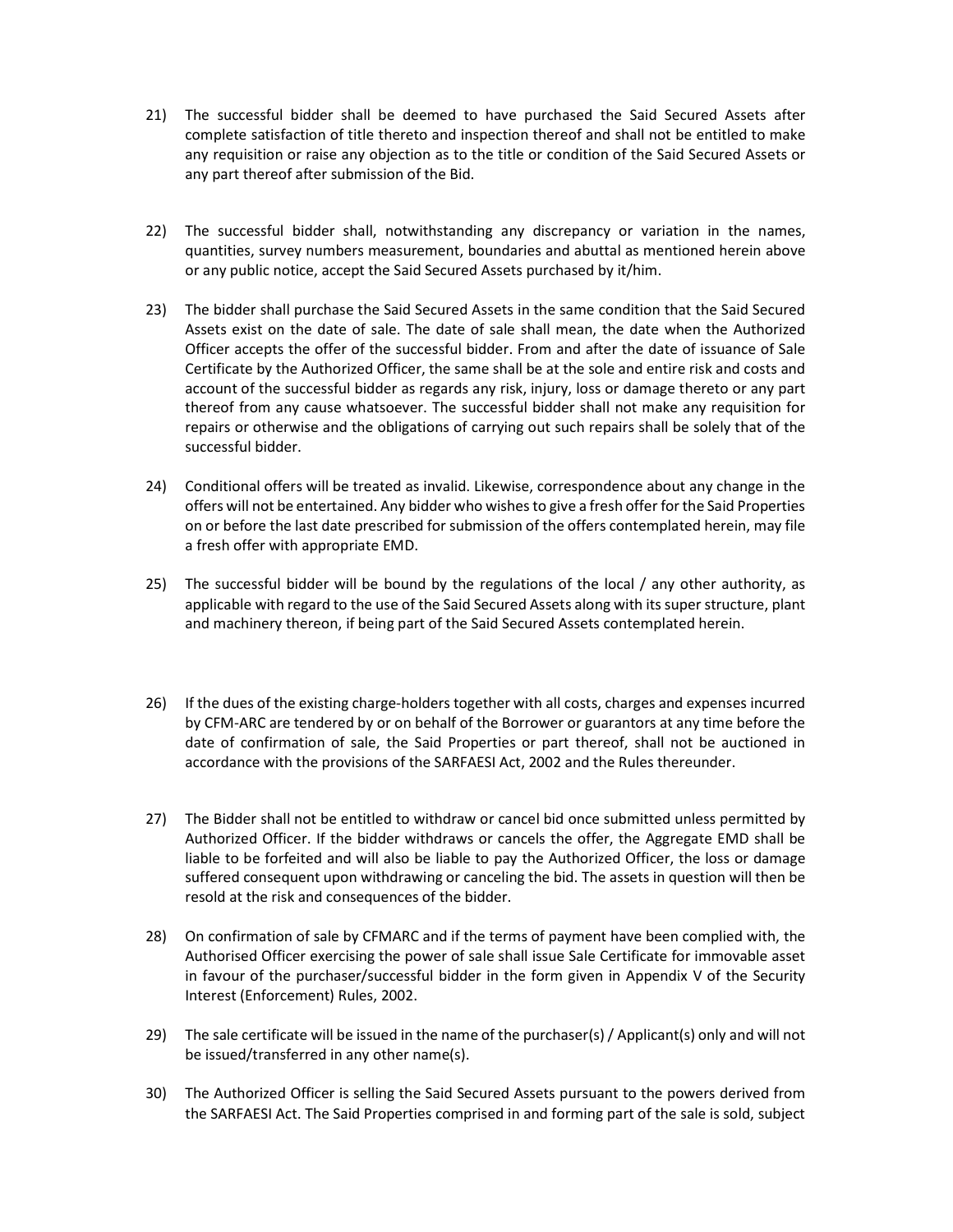to all defects, faults, imperfections and errors of description latent or otherwise. The Authorized Officer is not answerable for the correct description genuineness, veracity, authenticity of or any defects in the Said Properties and does not warrant any condition whatsoever pertaining to the same. The bidders should make their own enquiry about the same and satisfy themselves if there are any other encumbrances, reservations, acquisitions, charges, liens or defects affecting the title of the Said Properties. The bidders shall not be entitled to issue or raise any requisitions or objections to or upon the title post bid submission. The bidders should make enquiries about the utility of the Said Properties put up for sale hereunder and no warranty or assurances of any kind is given by the Authorized Officer and/or CFMARC.

- 31) The bidder shall be deemed to have undertaken a due diligence of the Said Properties and that the bidder are presumed to have taken independent legal or commercial advice before participating in the auction contemplated herein.
- 32) The Authorized Officer reserves right to reject any or all offer/s without assigning any reason and in case all the offers are rejected, either to hold negotiations with any of the bidder or sell the assets through private negotiations with any of the bidders or any other party/parties or invite fresh offers. CFM-ARC's decision in this respect shall be final & binding.
- 33) The Authorized Officer will be at liberty to amend/modify/delete any of the above conditions as may be deemed necessary in light of the facts & circumstances of the case.
- 34) Disputes, if any, shall be within the jurisdiction of Courts and Tribunals in Mumbai only.
- 35) Words & expressions used hereinabove shall have the same meanings respectively assigned to them under SARFAESI Act and the rules framed thereunder.

#### 36) Other terms and conditions pertaining to Auction:

- a) Only Physical Auction/ bidding will take place.
- b) Bidders are cautioned to be careful while submitting their bid amount and to check for alteration, if any, before confirming the same.
- c) No request/complaint of wrong bidding will be entertained for cancelling the sale and in such case, the EMD in full will be forfeited.
- d) Only upon verification of the bid form and availability of DD / confirmation of remittance of Aggregate EMD through NEFT/RTGS, bidder will be allowed to bid further and or improve offer.
- e) All bids placed as required will considered as bid for himself/herself. Once the bid is placed, the bidder cannot reduce or withdraw the bid for whatever reason.
- f) The highest bid on the auction shall supersede all the previous bids of all the bidders. The bidder with the highest offer/ bid does not get any right to demand acceptance of his bid in case any stay order is received by CFM-ARC by any forum.
- g) The bidder shall be solely responsible for all consequences arising out of the bid submitted by him (including any wrongful bidding) and no complaint/ representation will be entertained in this regard by the CFM-ARC. Hence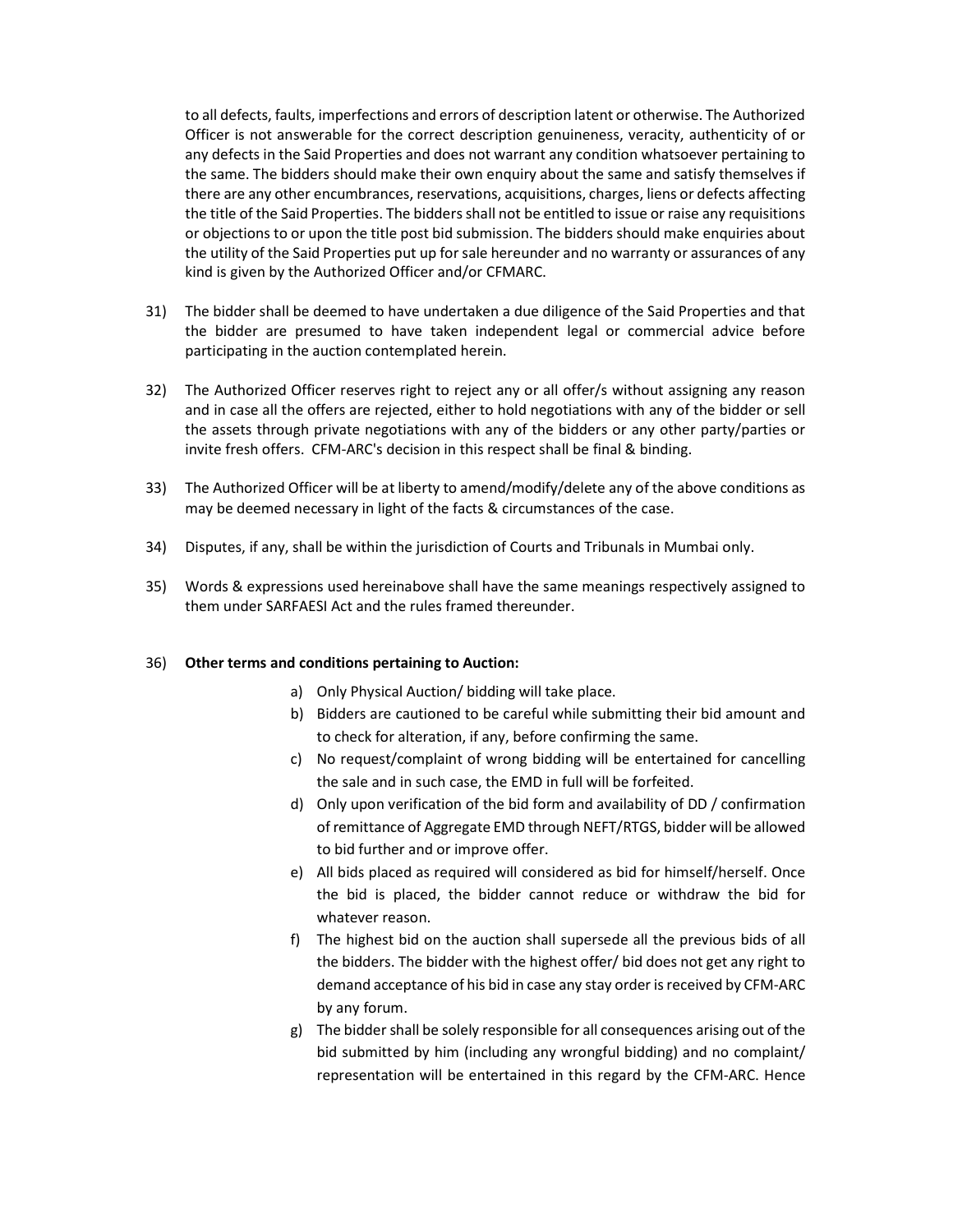bidders are cautioned to be careful to check the bid amount and alter/rectify their bid if required before confirming the bid submitted.

Authorised Officer CFM Asset Reconstruction Pvt. Ltd. (Acting as trustee of CFMARC Trust -1 IDBI Bank, CFMARC Trust 1-IB, CFMARC Trust 1- CBI)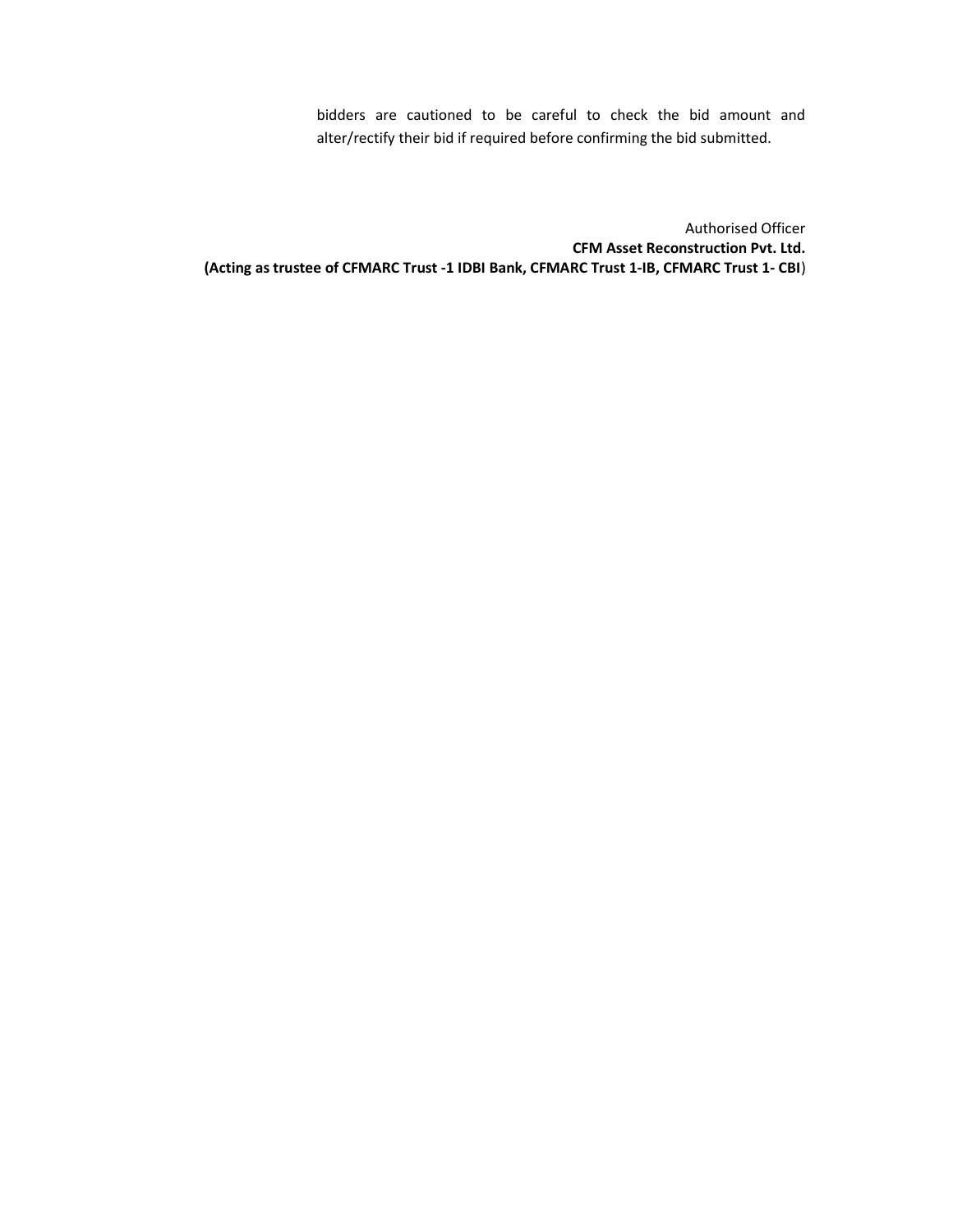## BID DOCUMENT

In the matter of sale of secured immovable and movable properties in the account of Jamnadas Steel Pvt Ltd:

# PARTICULARS OF THE OFFEROR/BIDDER:

- 1) Name of the Offeror/Bidder :
- 2) Constitution of the Offeror/ Bidder :
- 3) Postal Address of the Offeror/Bidder :\_\_\_\_\_\_\_\_\_\_\_\_\_\_\_\_\_\_\_\_\_\_\_\_\_\_\_\_\_\_\_\_
- \_\_\_\_\_\_\_\_\_\_\_\_\_\_\_\_\_\_\_\_\_\_\_\_\_\_\_\_\_\_\_\_\_\_\_\_\_\_\_\_\_\_\_\_\_\_\_\_\_\_\_\_\_\_\_\_\_\_\_\_\_\_\_\_\_\_\_\_\_\_\_ 4) Telephone Nos. (O) \_\_\_\_\_\_\_\_\_\_\_\_\_\_\_\_\_\_\_\_\_ (R) \_\_\_\_\_\_\_\_\_\_\_\_\_\_\_\_\_\_\_\_\_\_\_\_ (Mobile) \_\_\_\_\_\_\_\_\_\_\_\_\_\_\_\_\_\_\_\_\_ (E-Mail) \_\_\_\_\_\_\_\_\_\_\_\_\_\_\_\_\_\_\_\_\_\_\_\_\_\_\_\_\_\_ 5) Document of proof of identity (tick whichever is being attached) :
- **Driving License:** Issue Date 1997, Number **Z PAN Card Number: Z** Voter Identity Card: Issue Date [1] Number **Passport: Issue Date** \_\_\_\_\_\_\_\_\_\_\_, Number **EXECUTE: CONTERNATION: ISSUE Date** The University Point of Incorporation: Issue Date The University Point Point Partnership Agreement date:
- 6) Aggregate EMD Remittance details
	- a. Date of remittance
	- b. Name of Bank
	- c. Branch Name
	- d. Bank Account No.
	- e. IFSC Code No. \_\_\_\_\_\_\_\_\_\_\_\_\_\_\_\_\_\_\_\_\_\_\_\_\_
	- f. UTR No. OR

a. Date of Demand draft:

b. Name of the Issuing Bank:

# 7) DETAILS OF THE OFFER/BID:

Price Offered: Rs. \_\_\_\_\_\_\_\_\_\_\_\_\_\_\_\_\_\_\_\_\_\_\_\_\_\_\_\_\_\_\_\_(Amount in figures)

Rs. \_\_\_\_\_\_\_\_\_\_\_\_\_\_\_\_\_\_\_\_\_\_\_\_\_\_\_\_\_\_\_\_\_\_\_\_\_\_\_\_\_\_\_\_\_\_\_\_\_\_\_\_\_

\_\_\_\_\_\_\_\_\_\_\_\_\_\_\_\_\_\_\_\_\_\_\_\_\_\_\_\_\_\_\_\_\_\_\_\_\_\_\_\_ (Amount in words)